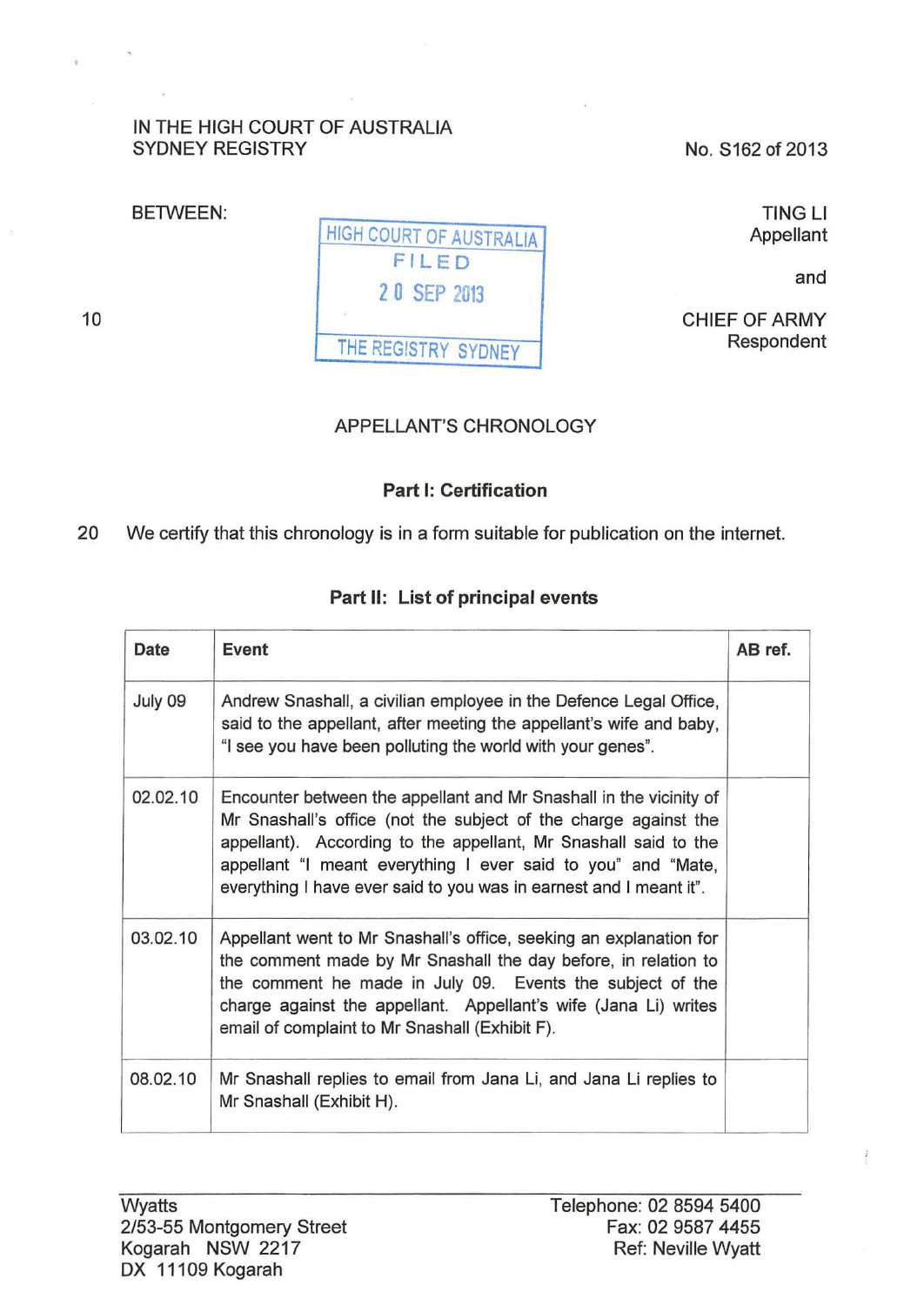| 28.07.10 | Appellant charged with an offence against s 33(b) of the Defence<br>Force Discipline Act 1982 (Cth).                                                                        |  |
|----------|-----------------------------------------------------------------------------------------------------------------------------------------------------------------------------|--|
| Feb 11   | Charge sheet amended to add one count of assault.                                                                                                                           |  |
| 22.03.11 | Convening order for a Restricted Court Martial to hear and<br>determine two charges against the appellant on 5 April 2011.                                                  |  |
| 25.03.11 | Convening order varied to amend the date for the assembling of<br>the Court Martial to 4 April 2011.                                                                        |  |
| 04.04.11 | A Restricted Court Martial panel of three members is empanelled<br>to hear and determine the charges against the appellant.                                                 |  |
| 05.04.11 | Charge sheet amended to withdraw the charge of assault and add<br>a charge of prejudicial conduct contrary to s 60(1) of the Defence<br>Force Discipline Act.               |  |
|          | Appellant pleaded not guilty to both charges.                                                                                                                               |  |
| 08.04.11 | Appellant convicted on the charge of creating a disturbance. The<br>alternative charge of prejudicial conduct is not proceeded with.                                        |  |
|          | Court Martial imposes punishments of a severe reprimand and a<br>fine of \$5000 (\$3000 suspended).                                                                         |  |
| 25.08.11 | Appellant files notice of appeal to the Defence Force Disciplinary<br>Appeal Tribunal ("Tribunal").                                                                         |  |
| 23.11.11 | Amended notice of appeal to the Tribunal filed.                                                                                                                             |  |
| 16.12.11 | Hearing of the appeal by the Tribunal.                                                                                                                                      |  |
| 16.03.12 | Tribunal dismisses the appeal.                                                                                                                                              |  |
| 13.04.12 | Appellant files notice of appeal to the Federal Court.                                                                                                                      |  |
| 15.10.12 | Appellant files amended notice of appeal to the Federal Court.                                                                                                              |  |
| 13.11.12 | Hearing of the appeal by a Full Court of the Federal Court.<br>Amended notice of appeal further amended by leave of the Court,<br>with dispensation of requirement to file. |  |

 $\ddot{\phantom{a}}$ 

 $\ddot{\phantom{a}}$ 

 $\overline{a}$